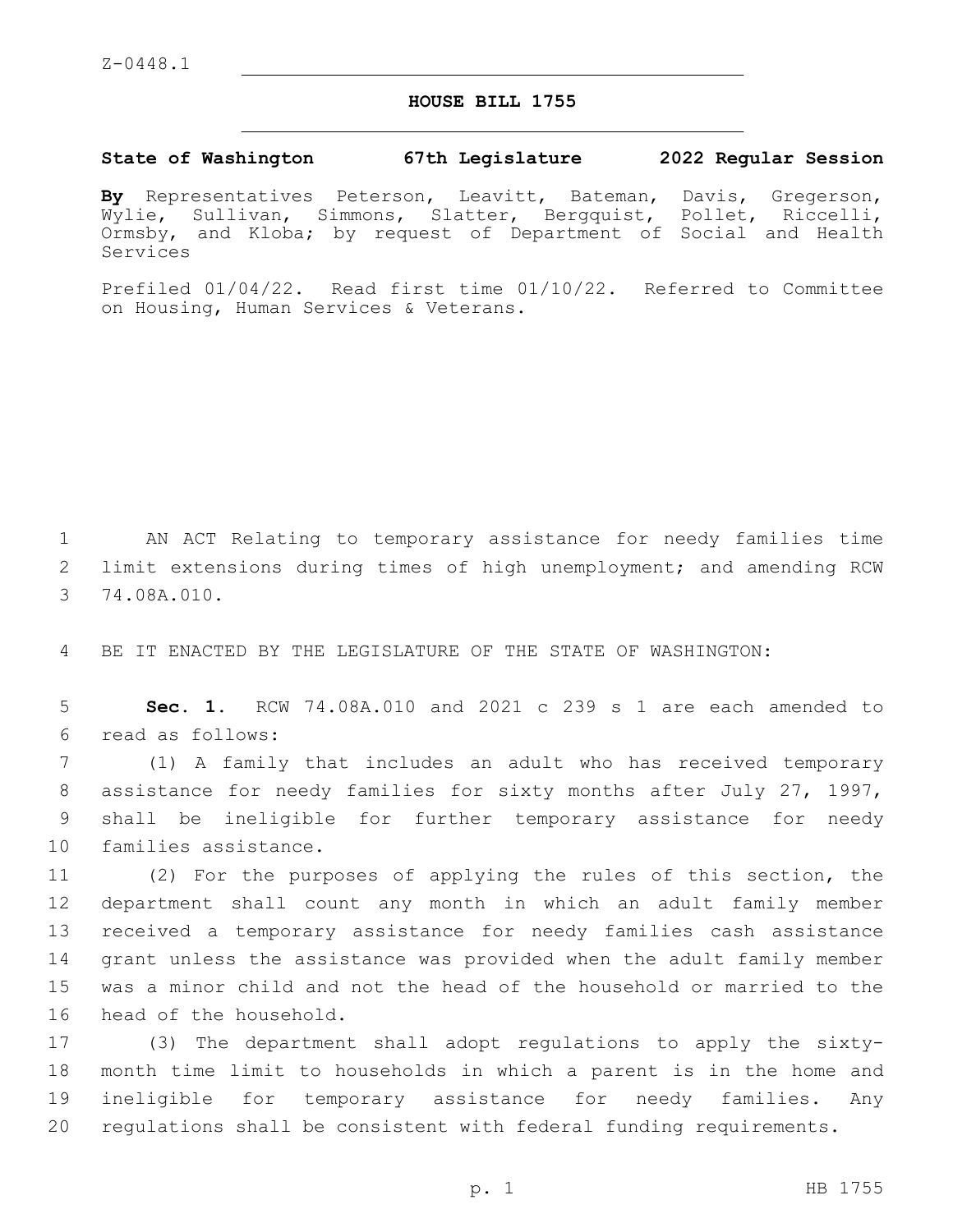(4) The department shall refer recipients who require specialized assistance to appropriate department programs, crime victims' programs through the department of commerce, or the crime victims' compensation program of the department of labor and industries.

 (5)(a) The department shall add to adopted rules related to temporary assistance for needy families time limit extensions, the following criteria by which the department shall exempt a recipient and the recipient's family from the application of subsection (1) of 9 this section:

10 (i) By reason of hardship, including when:

 (A) The recipient's family includes a child or youth who is without a fixed, regular, and adequate nighttime residence as described in the federal McKinney-Vento homeless assistance act (Title 42 U.S.C., chapter 119, subchapter VI, part B) as it existed 15 on January 1, 2020; (( $\Theta$ r))

 (B) The recipient received temporary assistance for needy families during a month on or after March 1, 2020, when Washington state's unemployment rate as published by the Washington employment security department was equal to or greater than seven percent, and the recipient is otherwise eligible for temporary assistance for needy families except that they have exceeded 60 months. The extension provided for under this subsection (5)(a)(i)(B) is equal to the number of months that the recipient received temporary assistance 24 for needy families during a month on or after March 1, 2020, when the unemployment rate was equal to or greater than seven percent, and is applied sequentially to any other hardship extensions that may apply 27 under this subsection (5) or in rule; or

28 (C) Beginning July 1, 2022, the Washington state unemployment rate most recently published by the Washington employment security department is equal to or greater than seven percent; or

 (ii) If the family includes an individual who meets the family violence options of section 402(A)(7) of Title IVA of the federal 33 social security act as amended by P.L. 104-193.

 (b) Policies related to circumstances under which a recipient will be exempted from the application of subsection (1) or (3) of this section shall treat adults receiving benefits on their own behalf, and parents receiving benefits on behalf of their child similarly, unless required otherwise under federal law.

 (6) The department shall not exempt a recipient and his or her family from the application of subsection (1) or (3) of this section